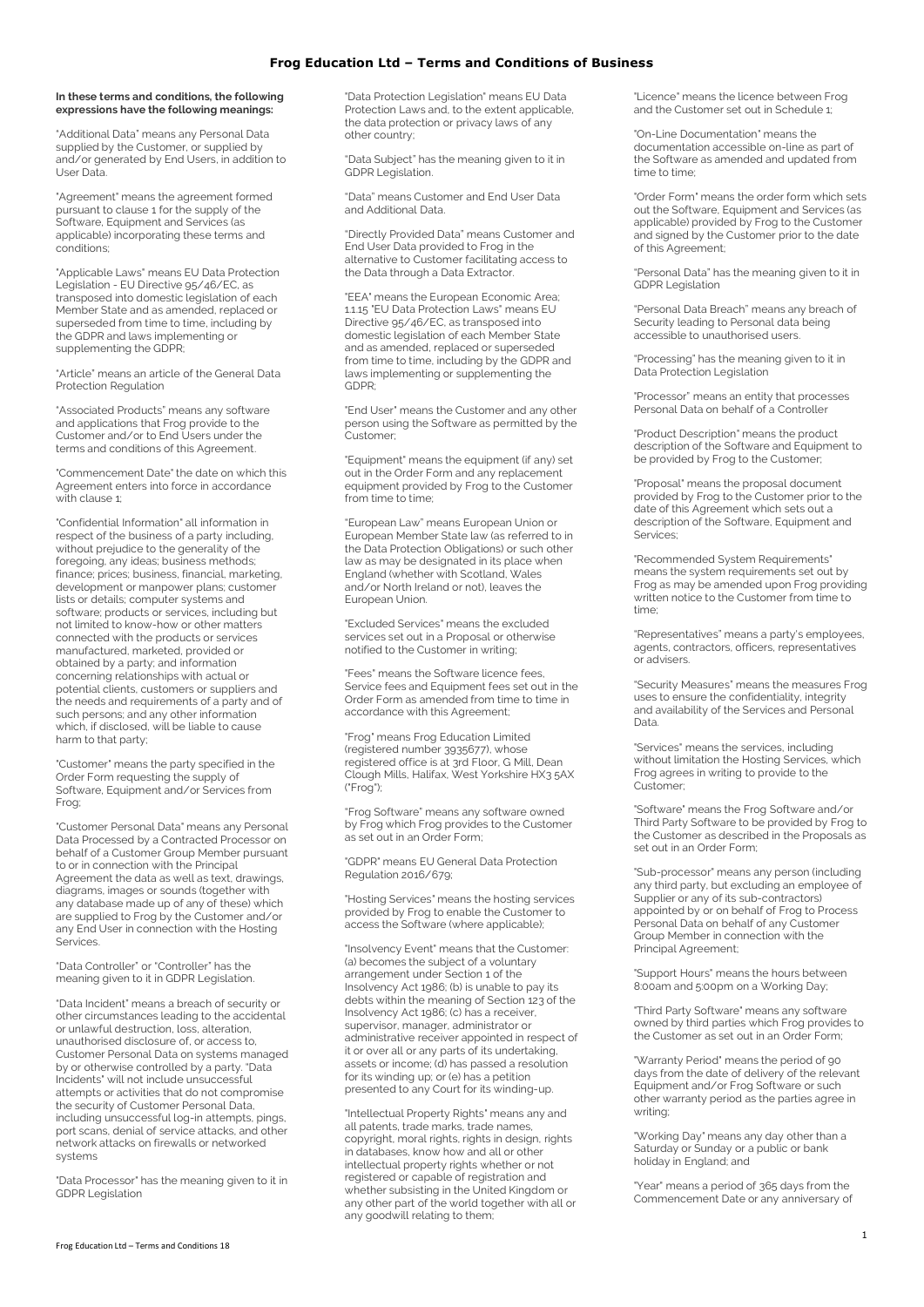the same (or when that period includes a 29 February, 366 days).

### **1. FORMATION**

1.1 The Agreement will be upon the terms of this Agreement, to the exclusion of all other terms and conditions (including any Customer terms and conditions) and (subject to clause 11.1) all previous oral or written representations.

1.2 An order for the Software, Equipment and/or Services must be submitted by the Customer on Frog's standard order form and Frog will accept the Customer's order by sending Frog's standard acknowledgement of order form to the Customer. The Agreement is only formed when Frog has sent its standard acknowledgement of order form to the Customer. No Agreement will exist prior to service of such acknowledgement of order form.

# **2. FROG OBLIGATIONS**

2.1 Subject to payment of the Fees by the Customer and the Customer complying with its other obligations under the Agreement, Frog shall in accordance with the provisions of the Agreement (in each case, where relevant):

2.1.1 grant the Customer the Licence;

2.1.2 procure the Customer a licence to use the Third Party Software on the Third Party Software licensors' then-current standard terms;

2.1.3 install the Software on the Equipment or Customer's equipment if applicable;

2.1.4 deliver the Software and/or Equipment to the Customer; and

2.1.5 provide the Services.

2.2 Time shall not be of the essence for any of Frog's obligations under the Agreement.

2.3 Third Party Software, if applicable, may be governed by additional terms and conditions which are available from Frog on request. The Customer agrees to comply with all terms and conditions relating to Third Party Software.

#### **3. DELIVERY**

3.1 Frog will deliver the Equipment and Software (as applicable) as agreed by the parties in writing.

3.2 In the event that the Customer purchases Equipment from Frog (as specified in the Order Form), risk in such Equipment (including, without limitation, responsibility for insuring such Equipment) shall pass to the Customer upon delivery to the Customer and ownership of such Equipment shall pass to the Customer when payment in full of the Fees relating to the Equipment is received by Frog.

3.3 In the event that Frog supplies Equipment for use by the Customer as part of a managed service or in any other circumstances except as set out at clause 3.2, the Equipment shall at all times remain the property of Frog and the Customer will have no right, title or interest in or to the Equipment (save the right to possession and use of such Equipment subject to the terms and conditions of this Agreement). Risk in Equipment shall pass to the Customer upon delivery and shall remain at the sole risk of the Customer during the term of this Agreement and any further period until such time as the Equipment is redelivered to Frog.

4.1 Subject to payment of the Fees relating to the Services, Frog will use its reasonable endeavours to perform the Services in accordance with reasonable care and skill.

4.2 Frog will be entitled to charge its thencurrent standard rates in respect of any Excluded Services that it performs at the Customer's request.

### **5. CUSTOMER OBLIGATIONS**

5.1 The Customer will promptly provide all reasonable assistance requested by Frog including, but not limited to:

5.1.1 appointing a nominated trained representative for the purposes set out in the Proposals;

5.1.2 promptly following the reasonable recommendations of Frog;

5.1.3 promptly providing Frog with reasonable access to the Customer premises, if applicable, to perform the Services which may include access out of the Customer's normal working hours;

5.1.4 promptly co-operating fully with Frog in respect of the Services and accurately and quickly answering all questions asked by Frog in connection with performing the Services;

5.1.5 promptly and at its expense providing suitable remote Internet access to the Software to allow Frog to perform any maintenance Services;

5.1.6 ensuring that all the Customer's systems shall meet the Recommended System Requirements;

5.1.7 granting Frog with all necessary rights to access the premises, facilities hardware, software and other items owned by or under the control of the Customer (including, without limitation, access to and use of its computers and telephone lines) which Frog needs to access to perform its obligation under this Agreement:

5.1.8 complying with the On-Line Documentation;

5.1.9 complying with the terms of the Licence and any terms relating to Third Party Software.

5.2 Any delay caused by the Customer's failure or delay in performing its obligations under this Agreement shall be the Customer's responsibility and Frog shall be entitled to charge its then-current standard rates for any wasted time or increased effort on its part that result from the Customer's failure to fully discharge its obligations promptly or at all, together with any additional costs it incurs.

5.3 Unless otherwise agreed, Frog will be responsible for obtaining appropriate licences for the Third Party Software. The Customer will be responsible for obtaining appropriate licences and consents for any content and software which is not supplied by Frog.

#### **6. INTELLECTUAL PROPERTY RIGHTS**

As between Frog, the Customer and/or any End User(s), all Intellectual Property Rights in the Frog Software, Third Party Software and the Services are and shall remain the property of Frog and, except as permitted in the Agreement, the Customer and/or End User(s) shall have no right in or to the Frog Software, Third Party Software or Services.

### **7. INTELLECTUAL PROPERTY RIGHTS INDEMNITY**

7.1 Frog shall indemnify the Customer against all costs and damages awarded under any final judgment by a court of competent jurisdiction (or which are agreed by Frog in settlement) in respect of any claim that the Customer's possession or use of the Frog Software in accordance with this Agreement infringes the Intellectual Property Rights of any third party.

7.2 The indemnity set out in clause 7.1 is subject to:

7.2.1 the Customer giving Frog prompt notice, in writing, of the details of the claim;

7.2.2 Frog having sole conduct and control of any claim or action which is within the scope of the indemnity including any related settlement negotiations;

7.2.3 the Customer not making any statement prejudicial to Frog; and

7.2.4 the Customer giving Frog all reasonable help in connection with the claim or action (in which case, Frog shall pay the Customer's proper and reasonable costs).

7.3 If any claim is made against Frog or the Customer that the Customer's possession or use of the Frog Software infringes any third party's Intellectual Property Rights, Frog will at its option and expense have the right to:

7.3.1 negotiate a licence for the Customer for the continued use of the Frog Software in accordance with the Agreement;

7.3.2 modify the Customer's copy or copies of the Frog Software so as to perform in accordance with the current On-Line Documentation and Product Description in all material respects and to avoid the claim of infringement or any interlocutory injunction or court order in respect of the Frog Software; or

7.3.3 if none of the above are reasonably practicable, Frog may terminate the Agreement and refund to the Customer all Fees relating to the Frog Software paid by the Customer under this Agreement which for the avoidance of doubt excludes any Fees relating to the Equipment and the Services.

7.4 Frog's obligations under this clause 7 shall not apply in the event that the claim or legal action results from:

7.4.1 use of an earlier release of the Software than Frog's current release or the Customer's failure to use updates and patches supplied by Frog;

7.4.2 use of the Software in combination with any other hardware, software except for the Equipment;

7.4.3 use of the Software other than in accordance with the Agreement; or

7.4.4 the Customer's failure to procure rights which it ought to have procured for Frog or itself under this Agreement.

## **8. WARRANTY**

8.1 Subject to clause 8.3, the parties acknowledge and agree that the Software, Equipment and Services are provided "as is" with no warranty, all conditions, warranties and stipulations, express or implied, statutory, customary or otherwise of any kind which, but for such exclusion, would or might subsist in favour of the Customer and Frog expressly excludes any and all warranties and conditions, to the maximum extent permitted by law.

**4. SERVICES**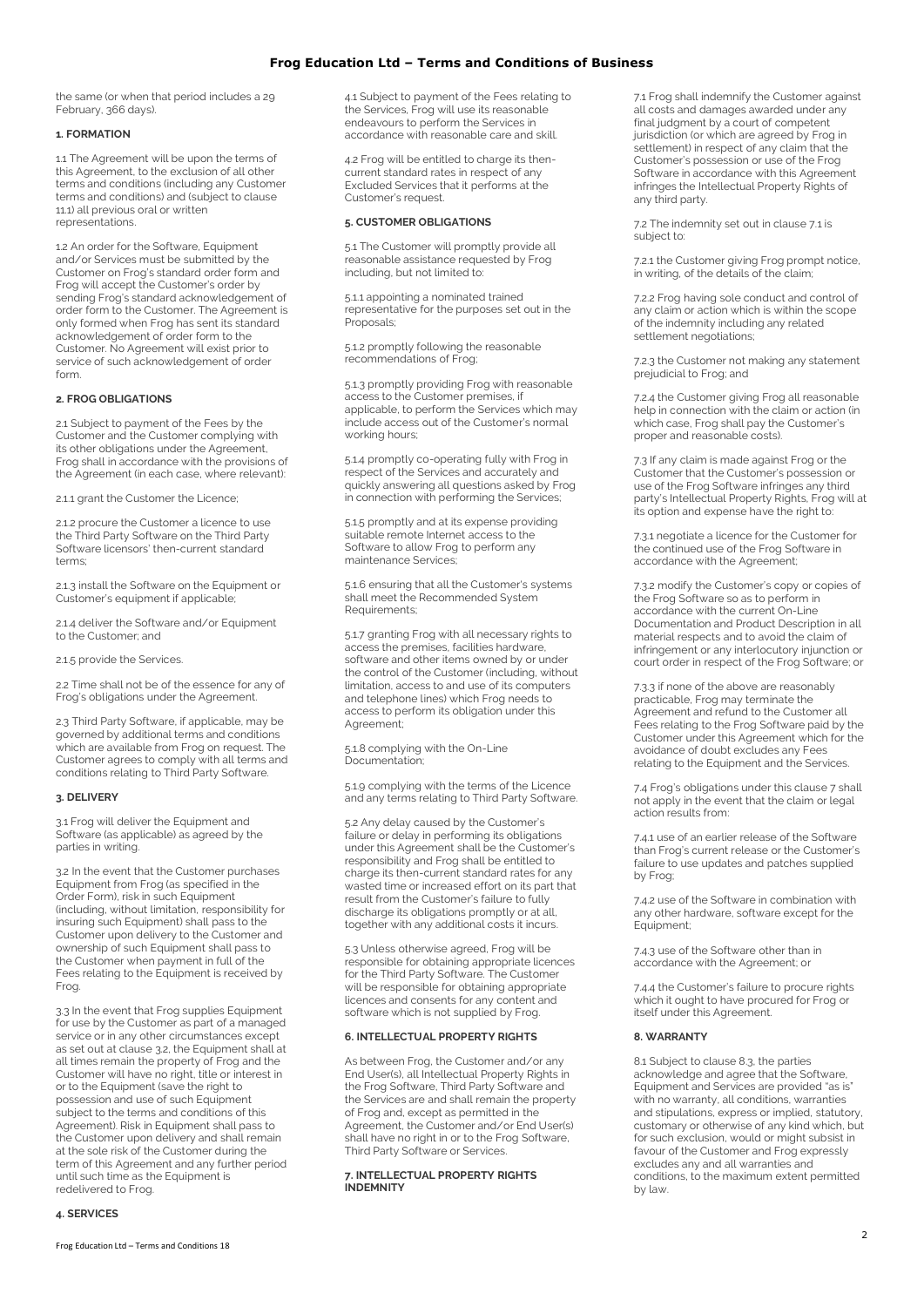8.2 Without prejudice to the generality of clause 8.1 Frog does not:

8.2.1 represent or warrant that the Software, Equipment or Services are free of viruses, inaccuracies, errors, bugs, or interruptions, or are reliable, accurate, complete, or otherwise valid;

8.2.2 warrant that the functions contained in the Software will meet the Customer's or End User's requirements or that the access to or operation of the Software will be uninterrupted or error free;

8.2.3 provide any warranty in respect of the Equipment and Third Party Software but will transfer to the Customer the benefit of any warranties which (a) Frog receives in respect of the Equipment and Third Party Software; and (b) which are capable of transfer to the Customer without further charge or formality.

8.3 Subject to clause 8.2, Frog warrants that during the Warranty Period, the Frog Software will be of satisfactory quality and be free from material defects in design, materials or workmanship.

8.4 If, at any time during the Warranty Period, the Customer becomes aware of a breach of the warranty at clause 8.3, the Customer will give written notice of the breach to Frog, such notice to be given within 30 days after the Customer becomes aware of the breach and prior to expiry of the Warranty Period. Following receipt of the Customer's written notice in accordance with this clause 8.4 and subject to clause 11.1, Frog's only liability for breach of the warranty at clause 8.3 will be to repair or replace the relevant Frog Software.

8.5 The Customer's only remedy for breach of the obligation at clause 8.4 will be in damages.

8.6 Subject to clause 11.1, Frog will not have any liability (whether in contract, tort, misrepresentation, restitution, under statute or otherwise) for a breach of the warranty at clause 8.3 if:

8.6.1 the Customer does not comply with clause 8.4 in respect of the breach;

8.6.2 the relevant defect was caused by fair wear and tear; or

8.6.3 the relevant defect was caused or exacerbated by improper use, handling, alteration, installation, repair, maintenance, storage or failure to comply with instructions provided by Frog or the manufacturer.

### **9. PRICING**

9.1 Frog shall invoice the Customer for the Fees. Invoices for all sums due under this Agreement shall (unless otherwise stated) be due for payment within 30 days from the date of invoice. For the avoidance of doubt, all Fees will be invoiced and paid in advance.

9.2 All sums payable by the Customer under this Agreement are expressed exclusive of value added tax, which shall also be paid by the Customer at the prevailing rate subject to the provision by Frog of a valid value added tax invoice.

9.3 In addition to the Fees, Frog shall be entitled to charge and invoice on a monthly basis:

9.3.1 its reasonable travel costs, carriage costs and expenses incurred in the proper performance of this Agreement provided that the Customer approves such amounts (such approval not to be unreasonably delayed or withheld); and

9.3.2 its actual costs incurred to search engine providers or other third parties in respect of internet searches requested by the Customer and/or End Users.

9.4 Frog will be entitled to vary the Fees at any time by giving at least 60 days' prior written notice to the Customer. The variation will be effective from the first day of the next Year following expiry of the notice (or, if later, the date specified in the notice) and will apply to the relevant Software, Equipment and Services, (as applicable) as specified in the variation notice on or after the date from which the variation is effective (whether ordered before, on or after that date).

9.5 If, at any time whilst using the Hosting Services, the Customer exceeds the amount of disk storage space specified in the Proposal, Frog reserves the right to charge the Customer, and the Customer shall pay, Frog's then- current excess data storage fees.

9.6 In the event that payment of any sum due to Frog from the Customer is delayed beyond 7 days from the date of the invoice then Frog reserves the right to charge interest on the overdue sum from the due date until the date of actual payment at the rate of 3% per annum above the prevailing base rate of HSBC Bank plc.

9.7 Frog and the Customer agree to use their respective reasonable endeavours to resolve any dispute relating to correctness or completeness of any invoice. Where only part of an invoice is disputed the Customer shall pay the undisputed amount within 7 days of the date of invoice. The disputed invoice will be dealt with in accordance with clause 14.

9.8 In the event that the Customer fails to pay any sum due to Frog on or before its due date for payment, Frog may suspend performance of its obligations under this Agreement by giving the Customer not less than seven days' notice including, without limitation:

9.8.1 withholding further deliveries of Equipment and/or Services;

9.8.2 disabling the Customer's access to the Software; and

9.8.3 suspend provision of the Services, until a reasonable time after payment is received by Frog.

9.9 Subject to deductions made in accordance with clause 9.7, the Customer will pay all sums under this Agreement without any set-off, restriction or condition and without any deduction for or on account of any counterclaim.

#### **10. TERM AND TERMINATION**

10.1 Subject to earlier termination in accordance with one of the other provisions of this clause [10](https://www.frogeducation.com/websiteinformation/terms-and-conditions#_bookmark11) or as set out elsewhere in the Agreement, the Agreement shall (unless otherwise agreed by the parties in the Order Form) take effect from the Commencement Date and will continue for the period of time specified (the "**Initial Term**"). The term of the agreement shall automatically extend for a period of 12 months ("**Renewal Term**") at the end of the Initial Term and at the end of each Renewal Term and, without prejudice to clause [9.4,](https://www.frogeducation.com/websiteinformation/terms-and-conditions#_bookmark9) the Fees payable in respect of such Renewal Period will be Frog's thencurrent standard rates, unless either party gives written notice to the other party, not later than 60 days before the end of the Initial Term or the relevant Renewal Term, to terminate this agreement at the end of the Initial Term or the relevant Renewal Term, as the case may be.

10.2 In the event that this Agreement expires or is terminated for any reason, the Customer will not be entitled to any refund of any Fees or rates paid to Frog.

10.3 This Agreement may be terminated immediately by Frog giving not less than seven days' written notice to the other if the Customer suffers an Insolvency Event.

10.4 Frog may terminate this Agreement immediately if:

10.4.1 the Customer has failed to pay any sums due to Frog under this Agreement within 30 days of the dates on which any such sums are due; or

10.4.2 the Customer has committed a material breach of the Agreement and (in the case of a breach capable of being remedied) this has not been remedied within 30 days of a written request to remedy the breach.

10.5 The Customer may terminate this Agreement immediately if Frog has committed a material breach of the Agreement and (in the case of a breach capable of being remedied) this has not been remedied within 30 days of a written request to remedy the breach.

10.6 Any termination of this Agreement under this clause 10 is without prejudice to any other rights or remedies a party may be entitled to under this Agreement or at law. It does not affect any accrued rights or liabilities of either party nor any provision which is expressly or by implication intended to come into force on, or continue in force after, termination.

10.7 Any other provisions which expressly or impliedly continue to have effect after expiry or termination of this Agreement and the Licence shall survive expiry or earlier termination of this Agreement.

#### **11. LIMITATION OF LIABILITY**

11.1 Notwithstanding anything to the contrary in this Agreement, Frog's liability to the Customer:

11.1.1 for death or personal injury caused by the negligence of Frog, its employees, agents or sub-contractors; and

11.1.2 for damage suffered by the Customer a result of any breach by Frog of the condition as to title or the warranty as to quiet possession implied by section 12 of the Sale of Goods Act 1979 or section 2 of the Supply of Goods and Services Act 1982; and

11.1.3 for fraud or fraudulent misrepresentation,

is not limited (but nothing in this clause 11 confers any right or remedy upon the Customer to which it would not otherwise be entitled).

11.2 This clause 11 sets out Frog's entire liability (including any liability for the acts and omissions of its employees, agents or subcontractors) to the Customer in respect of:

11.2.1 any breach of its contractual obligations arising under or in connection with this Agreement;

11.2.2 any representation, statement, negligence, breach of statutory duty or other tortious act or omission arising under or in connection with this Agreement; and

11.2.3 any damage to property.

11.3 Without prejudice to clause 8.1, Frog is not responsible for any problems of any nature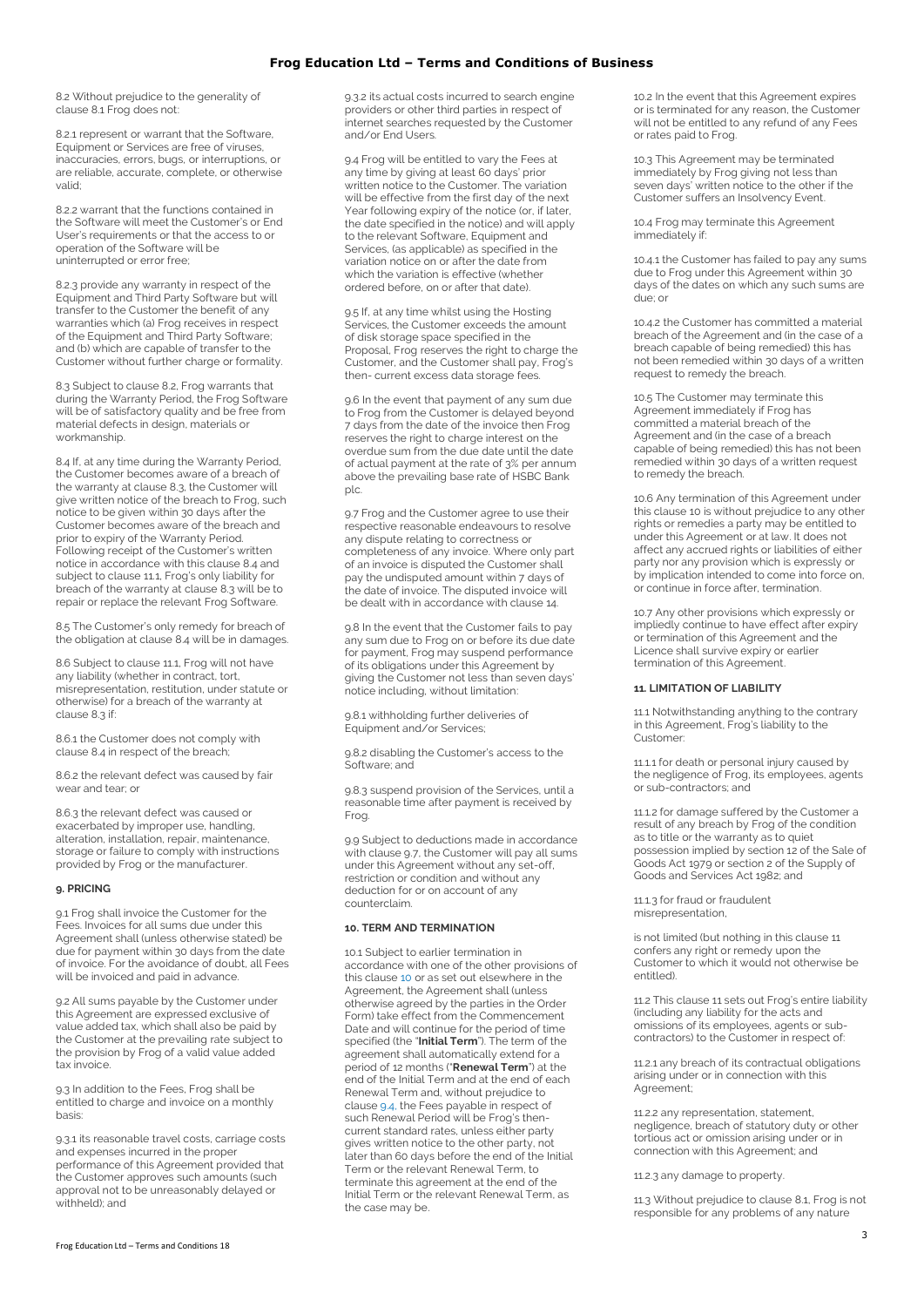arising from the use of the Software for purposes for which it was not designed (the purposes for which it was designed being those apparent from the On-Line Documentation and Product Description).

11.4 Frog's total liability under or in connection with this Agreement in respect of a Year will not in aggregate exceed an amount equal to the Fees and all other amounts due under this Agreement in that Year.

11.5 Frog will not be liable to the Customer for any damage to, loss of or costs in respect of:

11.5.1 anticipated profits, revenues, anticipated savings, goodwill or business opportunities (in each case, whether direct or indirect or suffered by End Users);

11.5.2 its employees' or consultants' time in relation to the Services (in each case, whether direct or indirect or suffered by End Users); or

11.5.3 any consequential losses, indirect losses, special losses or losses suffered by End Users,

and in each case whether or not the Customer has been advised of the likelihood of such damage, loss or costs.

11.6 Frog will not be liable to the Customer for any loss or corruption of data, software or database configuration held by the Customer (whether before or after termination of this Agreement) which could have been avoided by the Customer keeping full back-up copies of such data, software or database configuration in accordance with good data processing practice.

11.7 This clause 11 will have continuing effect after termination of this Agreement, for whatever reason.

## **12. CONFIDENTIALITY**

12.1 All Confidential Information given by one party to the other, or otherwise obtained or developed by one party relating to the other, shall be kept secret and confidential by the receiving party and shall not be used or disclosed other than for the purposes of the proper performance of this Agreement or with the prior written consent of the other party.

12.2 The obligations of confidentiality in this clause 12 shall not extend to any matter which the receiving party can show:

12.2.1 is in, or has become part of, the public domain other than as a result of a breach of the obligations of confidentiality under this Agreement;

12.2.2 was independently disclosed to it by a third party entitled to disclose the same; or

12.2.3 is required to be disclosed under any applicable law or by order of a governmental body or authority of competent jurisdiction.

12.3 Frog may disclose information to any regulator, sub-contractor or service provider to it. Such information will be disclosed only to parties themselves having a confidentiality agreement with Frog, under which such information will be kept secret and confidential.

12.4 The restrictions contained in this clause 12 shall continue to apply after termination of this Agreement without limit in time.

#### **13. CUSTOMER ENDORSEMENT**

Frog will have the right to use the Customer's name and logos and the fact that the Customer is a customer of Frog in any

brochure or advertising material issued by Frog provided that Frog has obtained the Customer's prior consent to such use (such consent not to be unreasonably withheld or delayed).

### **14. DISPUTE MANAGEMENT**

If any dispute arises out of or in connection with this Agreement, either party may (but is not obliged to) on notice to the other refer the dispute for resolution in accordance with this clause 14. Frog and the Customer shall use all reasonable endeavours to negotiate in good faith and settle amicably any dispute that may arise out of or in connection with this Agreement. If appropriate representatives of the parties cannot settle any such dispute amicably through ordinary negotiations, the dispute shall be referred to the Managing Directors (or equivalent) of each party who shall meet in order to resolve the dispute. If any dispute is not resolved within 30 days of such referral to the Managing Directors (or equivalent) then the dispute, at the election of either party, may be submitted to a court of competent jurisdiction, or if the parties otherwise agree, some other alternative dispute resolution forum.

#### **15. GENERAL**

15.1 Any notices shall, unless otherwise expressly stated, be in writing and shall be given by sending the same by e-mail, first class post or facsimile transmission to the other party's address as may be designated in writing from time to time. Any notice sent by first class post shall be deemed to have been delivered two Working Days after its posting. Any notice given by e-mail or facsimile transmission shall be deemed to have been delivered on the next working day following transmission.

15.2 The Customer may not assign, novate, transfer or subcontract any rights or obligations under this Agreement without Frog's prior written consent. Frog shall have the right to assign, novate, transfer or subcontract all or any of its rights and obligations to any third party on written notice to the Customer including appointing agents to invoice and receive payment from the Customer under this Agreement.

15.3 Failure by either party to exercise or enforce any right conferred (which, for the avoidance of doubt, includes, without limitation, Frog's right to charge any costs and/or expenses at any time) shall not be deemed to be a waiver of any such right nor operate so as to prevent exercise or enforcement thereof or of any other right on any later occasion.

15.4 This Agreement may only be varied or amended in writing and any such variation or amendment must by a duly authorised representative of each of the parties.

15.5 This Agreement contains the entire understanding between the parties with respect to its subject matter and neither party will have any remedy in respect of, any misrepresentation, representation or statement which is not expressly set out in the Agreement.

15.6 Each party acknowledges that it is not entering into this Agreement in reliance on any representation of the other except those contained in this Agreement.

15.7 Nothing in clauses 15.5 or 15.6 will be interpreted or construed as limiting or excluding the liability of any person for fraud or fraudulent misrepresentation.

15.8 In the event that any provision of this Agreement is declared by any judicial or other competent authority to be void, voidable, illegal or otherwise unenforceable or indications of the same are received by either of the parties from any relevant competent authority, then such provision shall be severed from this Agreement and the remaining provisions shall remain in full force and effect.

15.9 The parties to this Agreement do not intend that any of its terms will be enforceable by virtue of Contracts (Rights Of Third Parties) Act 1999 by any person not a party to it.

15.10 Neither party shall be liable to the other in any manner whatsoever to the extent it is unable to perform any of its obligations under this Agreement (except for the obligation to pay) due to any cause beyond its reasonable control including but not limited to acts of God, war or national emergency, riots, civil commotion, fire, explosion, flood, epidemic, lock- outs (whether or not by that party), strikes and other industrial disputes (in each case, whether or not relating to that party's workforce), acts of Government, highway authorities, telecommunications network operators or other competent authorities or interruption of, or inability in obtaining, supplies or services from third parties. If a party is affected by any such cause it will promptly notify the other.

15.11 This Agreement and any non-contractual obligations arising out of or in connection with it shall be governed by and construed and interpreted in accordance with the laws of England and Wales and the parties irrevocably submit to the exclusive jurisdiction of the English courts.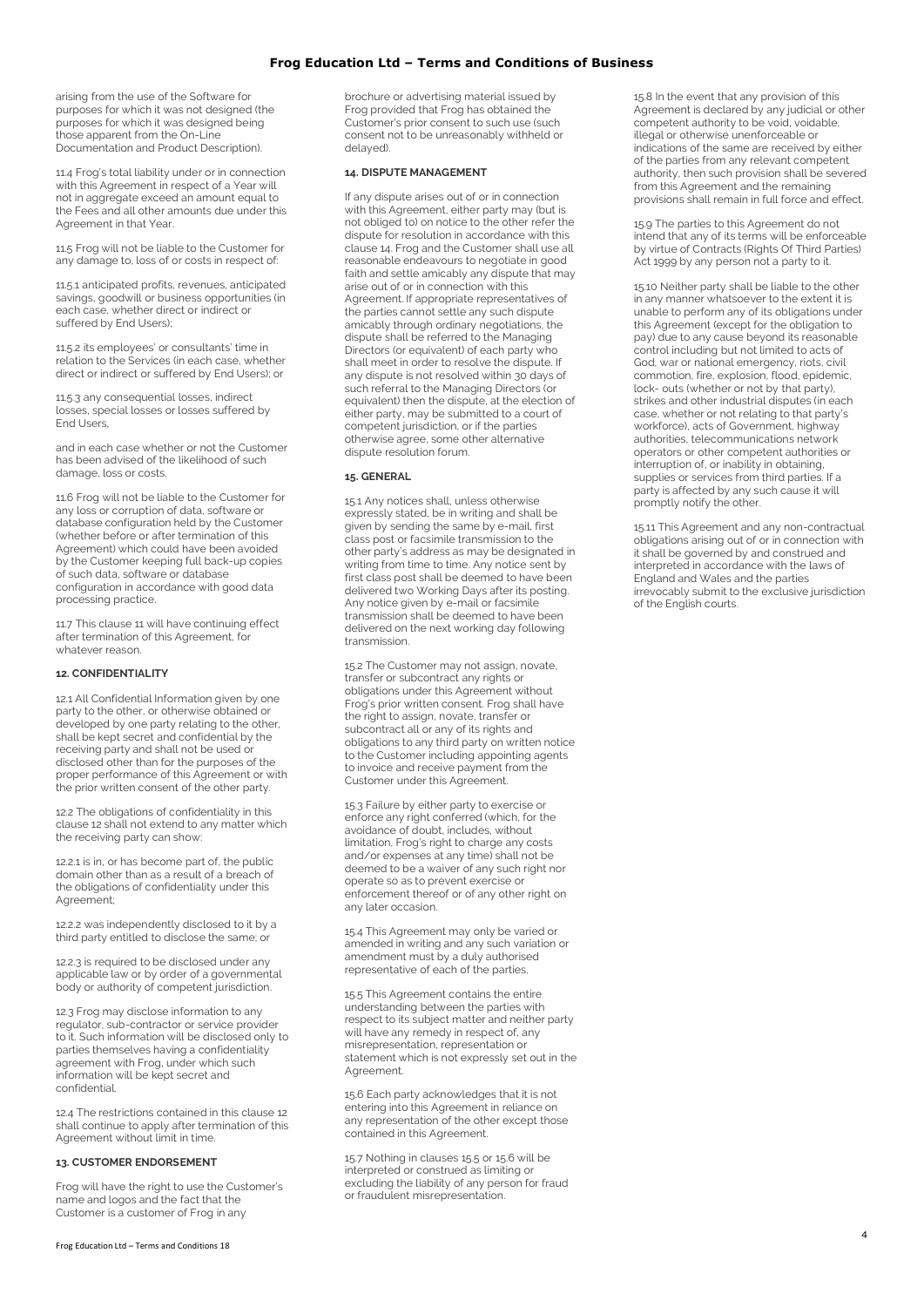#### **Schedule 1 - License**

1. Subject to the Customer paying the Fees relating to the Frog Software, Frog grants to the Customer a non-transferable, nonexclusive licence to use the Frog Software in accordance with the On -Line Documentation solely for the Customer's internal educational operations.

2. The Customer shall not (nor permit End Users or any third party to):

2.1 except as permitted by law, adapt, alter, amend, modify, reverse, engineer, decompile, disassemble or decode the Software or translate the Software;

2.2 assign, transfer, sell, lease, rent, charge or otherwise deal in or encumber the Software or its rights in respect of the Software;

2.3 remove or alter any copyright or other proprietary notice on or in the Software;

2.4 use the Software in any manner not in accordance with this Agreement;

2.5 sell any hardware on which copies of the Software have been stored without first ensuring that the Software has been deleted from it and that the relevant storage medium has been overwritten to prevent reconstruction of the Software;

2.6 use the Software and/or any Services other than for its own internal purposes and, without limitation, shall not therefore use the Software and/or any Services to provide computer bureau, outsourcing, facilities management or similar services for the benefit of any third party; or

2.7 use the Software and/or any Services to create, make available, transmit or upload any defamatory, offensive or abusive material, material of obscene or menacing character or any other material which is likely to cause harm to any computer system or is in contravention of any applicable law and shall indemnify Frog against all costs, damages and losses in respect of a breach of this paragraph 2.7.

#### 3. The Customer will:

3.1 ensure that all persons from time to time having access to the Software, the On -Line Documentation and/or Services including End Users do not copy or duplicate them and make no disclosure relating to the Software and/or such Services to any third party;

3.2 effect and maintain adequate security measures to safeguard the Software and On - Line Documentation from theft or access by any person other than:

3.2.1 End Users accessing the facilities offered to the Customer and End Users by the Software as specified in the On - Line Documentation; or

3.2.2 employees of the Customer acting in the normal and proper course of their employment;

3.3 keep a full back -up copy of the Software and data in accordance with best computing practice;

3.4 only issue passwords which give administrative access to the Software to appropriate End Users;

3.5 within 5 Working Days of any written request from Frog, provide a written up to date list of the End Users; and

3.6 permit Frog to audit the Customer's use of the Software and Hosting Services. If any of the audits referred to in this paragraph 3.5 reveal that any password has been provided to any individual who is not an End User or any End User has failed to act in accordance with this Agreement, then without prejudice to Frog's other rights, (i) Frog may disable such passwords and shall not issue any new passwords to any such individual; and

(ii) the Customer must not issue any new passwords to any such individual.

4. The Customer will be entitled to allow End Users to access the facilities offered to End Users by the Software as specified in the On - Line Documentation provided that the number of users does not increase by more than 10% above the number declared as set out in the Order Form. In the event that the number of Users increases by more than 10% above the stated number:

4.1 the Customer shall immediately provide Frog with a written notice of the updated number; and

4.2 Frog will be entitled to increase the Fees to reflect the increase in the number of Users.

5. The Customer shall ensure that all End Users and other parties who have access to or use the Software and/or Services comply with the terms of the Agreement and any breach of the Agreement by such a party will constitute a breach of the Agreement by the Customer.

6. Installed Software

In respect of Software to be installed on Equipment and/or the Customer's equipment:

6.1 the Customer shall use the Software only on the Equipment or equipment approved in advance by Frog in writing. If the Equipment becomes inoperable, the Customer shall subject to payment for installing the Software on the replacement equipment, be entitled to use the Software on any other equipment purchased by the Customer to replace the Equipment, provided that such replacement

equipment has been approved in advance by Frog in writing; and

6.2 the Customer may only make one copy of the Software for back -up purposes only and shall not use such copy for any other purpose(s) and/or provide copies of the Software to End Users or any third party. For the avoidance of doubt, providing an alternative platform or testing do not constitute back -up purposes for the purpose of this paragraph 6.2.

7. Hosted Software

If the Software will be hosted by Frog, the Customer will:

7.1 ensure that each End User shall keep a secure password for his use of the Hosting Services and On -Line Documentation and that each End User shall keep his password confidential; and

7.2 only issue passwords which give administrative access to the Software and Hosting Services to appropriate End Users.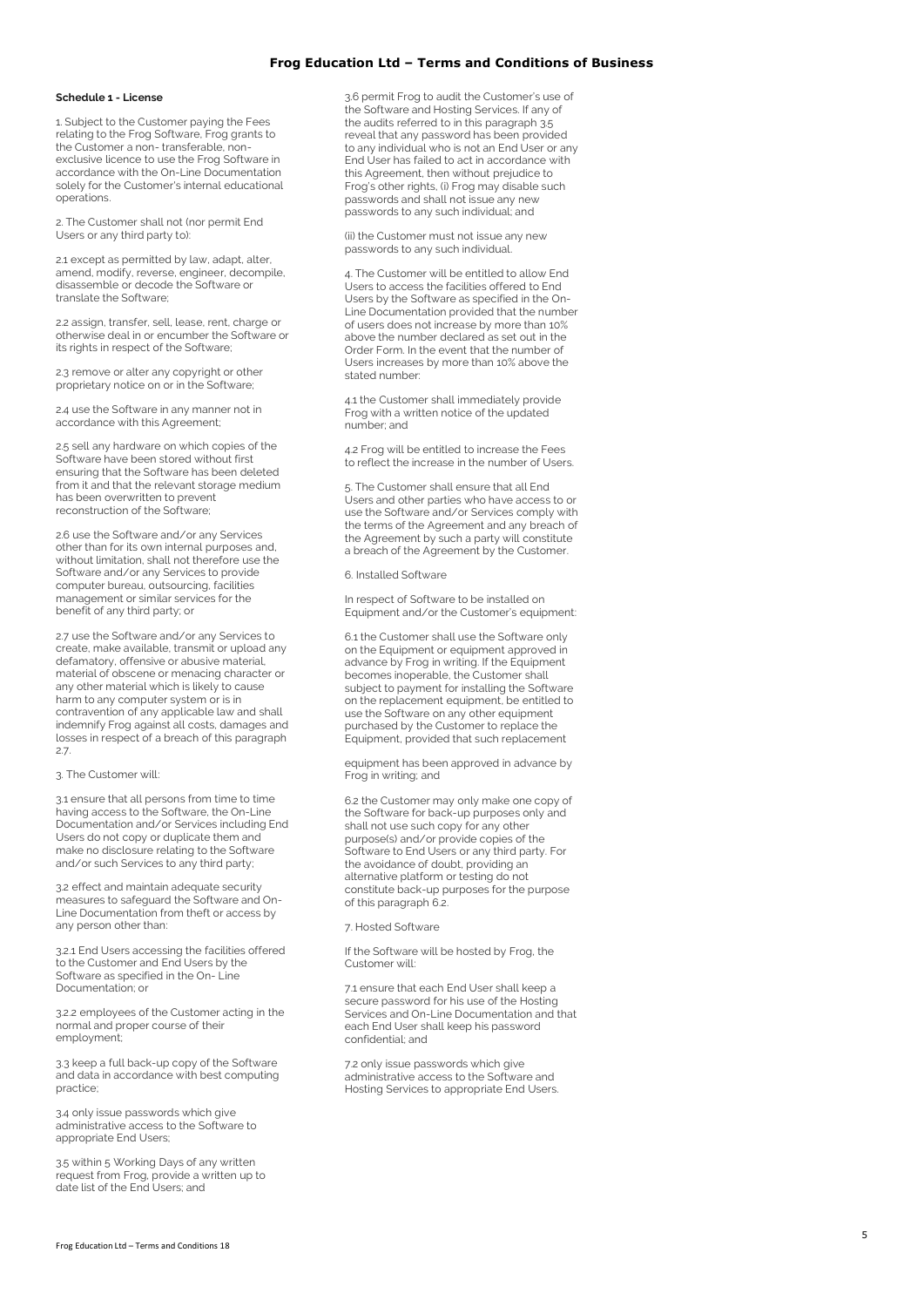### **Data Processing**

1.1 Through reference to the applicable Data Protection Laws, it is agreed that

1.1.1 The Customer is the Controller of all Personal Data required to fulfil the Agreement, and

1.1.2 Frog is the Processor of all Personal Data required to fulfil the Agreement

1.1.3 Where the Customer configures the Associated Products to Process Personal Data in addition to the Personal Data required in paragraph 15.1.1, the Customer shall assume the role of Processor for that data

#### 1.2 Both parties shall:

1.2.1 ensure that appropriate technical and organisational measures are in place to safeguard Customer Personal Data against accidental or unlawful loss, alteration, unauthorised disclosure or access

1.2.2 Ensure that procedures are in place to notify the other party in reasonable time of any Data Incident relating to the Customer Personal Data being processed in the Associated Products as part of this Agreement. This notification shall include, to the extent possible, providing details of the Data Incident including steps taken to mitigate the potential risks and steps the notifying party would recommend that the other party takes to address the Data Incident

#### 1.3 Frog shall:

1.3.1 comply with all applicable Data Protection Laws in the Processing of Customer Personal Data; and

1.3.2 only process Personal Data in accordance with Appendix 2; and

1.3.3 not Process Customer Personal Data other than on the relevant Customer's written instruction unless Processing is required by Applicable Laws to which Frog is subject, in which case Frog shall inform the Customer of that legal requirement before the Processing of the Personal Data.

1.3.4 maintain Cyber Essentials certification to help ensure the effectiveness of the Supplier's Security Measures

1.3.5 take appropriate steps to ensure compliance with the Security Measures by its employees, contractors and Sub-Processors to the extent applicable to their scope of performance;

1.3.6 inform the Customer if any instructions received from the Customer are thought to infringe the relevant Data Protection Legislation

1.3.7 maintain records to support compliance with the data protection obligations that are relevant to this agreement

#### 1.4 The Customer shall:

1.4.1 instructs Frog (and authorises Frog to instruct each Sub-processor) to process Customer Personal Data to the extent required to deliver the services provided as part of the Agreement.

1.4.2 ensure that Frog's use of the Customer Personal Data in accordance with this Agreement shall not put Frog in breach of any Data Protection Laws;

1.4.3 not do or omit to do anything which places Frog in breach of any Data Protection .<br>Laws:

1.4.4 at all times be responsible for the integrity, quality and legality of the Personal Data provided by the Customer to Frog (or on its behalf). Frog is under no duty to investigate the completeness, accuracy or sufficiency of the Personal Data provided to it by (or on behalf of) the Customer;

1.4.5 be solely responsible for making appropriate use of the Services to ensure a level of security appropriate to the risk in respect of Personal Data it processes.

1.5 Appendix 2 sets out certain information regarding the Contracted Processors' Processing of the Customer Personal Data as required by article 28(3) of the GDPR.

1.6 In the event of any loss or damage to Customer Data, the Customer's sole and exclusive remedy shall be for Frog to use reasonable commercial endeavours to restore the lost or damaged Customer Data from the latest back-up of such Customer Data maintained by (i) Frog to the extent that such Customer Data is held by Frog through the provision of Hosting Services; and/or (ii) the Customer in all other circumstances. Frog shall not be required to restore more than one previous full iteration of the Software and/or data containing the relevant lost or damaged Customer Data and shall not be required to restore one or more individual lost or damaged files. Frog shall not be responsible for any loss, destruction, alteration or disclosure of Customer Data caused by any third party (except those third parties subcontracted by Frog to perform services related to Customer Data maintenance and back-up).

1.7 The Customer warrants that:

1.7.1 it has (and, in relation to Frog Purposes, it has or shall obtain (as applicable) using such terms or wording as Frog requires from time to time) all necessary consents and authorisations (including from End Users) and it shall comply with all Data Protection Laws to enable Frog to lawfully Process Personal Data for the purposes of Frog carrying out its obligations under this Agreement and as otherwise agreed in writing by the parties (including in relation to Frog Purposes); and

1.7.2 it will not cause Frog to be in breach of any Data Protection Laws whether by reason of any act or omission by the Customer or any of its directors, governors, officers, employees or subcontractors.

1.8 Without prejudice to the generality of clause 1.7, the parties agree that as requested by Frog, the Customer shall use all reasonable endeavours to facilitate the anonymisation of Personal Data (including by permitting Frog to act as its Data Processor in relation thereto) and Frog shall be entitled to aggregate, use and share with third parties any such anonymised Data for any purpose whether or not in relation to this Agreement.

#### **FROG PERSONNEL**

#### 2.1 Frog shall:

211 take reasonable steps to ensure that its employees comply with the requirements under the Data Protection Legislation

2.1.2 take reasonable steps to ensure that access to the Customer Personal Data is limited to those of its employees who need access in order to meet obligations under the Agreement (the "Authorised Personnel") and that all Authorised Personnel are bound by appropriate confidentiality obligations when accessing it.

2.1.3 take reasonable steps to ensure the reliability of any employee, agent or contractor of any Contracted Processor who may have access to the Customer Personal Data, comply with the Data Protection Legislation and ensure that access is limited to those individuals who need access the relevant Customer Personal Data.

#### **3 Security**

#### 3.1 Frog shall:

3.1.1 implement appropriate technical and organisational measures (the "Security Measures") to ensure a level of security appropriate to the processing of Customer Personal Data, including, as appropriate, the measures referred to in Article 32(1) of the GDPR.

3.1.2 maintain the Cyber Essentials Plus certification and periodically review process and systems to help ensure the continued effectiveness of the Security Measures

3.1.3 take appropriate and reasonable steps to ensure compliance with the Security Measures by its employees, contractors and Sub-Processors in direct relation their requirements in processing Customer Personal Data

3.1.4 take account of the risks that are presented by Processing, in particular from a Data Incident in assessing the appropriate level of security

### **4 Security Measures by Customer**

4.1 The Customer is responsible for implementing appropriate technical and organisational measures when using and configuring the Associated Products so that the Customer complies with Data Protection Laws.

#### **5 Sub-processing**

5.1 the Customer authorises Frog to appoint Sub-processors in accordance with the Security Measures stated in Section 3

5.2 Appendix 1 to this Agreement provides a list of sub-processors and details of the subprocessing that they carry out to fulfil the Agreement

5.3 Frog shall give the Customer prior written notice of the contracting of any new Subprocessor.

5.3.1 The Customer may, within 30 days of receipt of that notice, notify Frog of any objections on reasonable grounds they may have to the Sub-Processor. In this case Frog shall liaise with the Customer to make available a commercially reasonable change in the provision of the Services which avoids the use of that proposed Sub-processor; and where such a change cannot be made within 30 days from Frog's receipt of Customer's notice, the Customer may by written notice to Frog with immediate effect terminate the Agreement to the extent that it relates to the Services which require the use of the proposed Sub-processor.

5.4 With respect to each Sub-processor, Frog shall:

5.4.1 ensure that all agreements or contracts between Frog and Sub-processor are managed by a written contract including terms which offer at least the same level of protection for Customer Personal Data as those set out in this Addendum and meet the requirements of article 28(3) of the GDPR

**6 Data Subject Rights**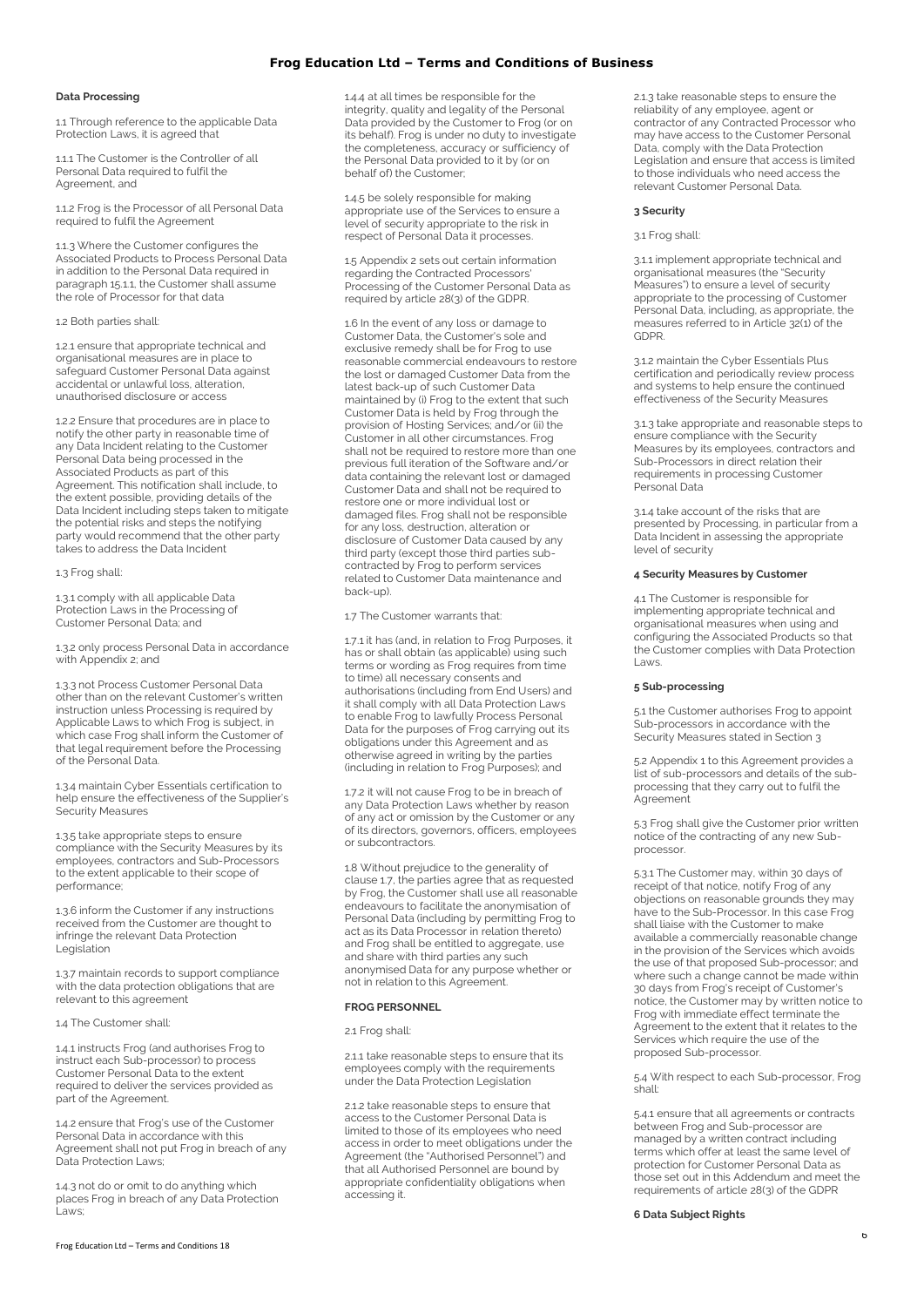6.1 Taking into account the nature of the Processing, Frog shall assist each Customer, insofar as this is possible, to respond to requests to exercise Data Subject rights under the Data Protection Laws

## **7 Data Incidents**

7.1 Frog shall notify the Customer without undue delay upon Supplier or any Subprocessor becoming aware of a Data Incident affecting Customer Personal Data, providing the Customer with sufficient information to meet any obligations to report or inform Data Subjects of the Data Incident under the Data Protection Laws.

7.2 Frog shall co-operate with Customer including without prejudice to the generality of this duty taking such steps as are reasonably requested of Frog by the Customer to assist in the management of each Data Incident.

#### **8 Other Notifications**

8.1 Frog shall notify the Customer if it receives any of the following in relation to the Customer Personal Data

8.1.1 Data Subject Access Request 8.1.2 Request to rectify, erase any Personal Data

8.1.3 Receives any other request relating to the Customer Personal Data in accordance with the Relevant Data Protection Laws

#### **9 Data Protection Impact Assessment**

9.1 Frog shall provide reasonable assistance to the Customer with any data protection impact assessments and/or audits solely in relation to Processing of Customer Personal Data, taking into account the nature of the Processing and information available to Frog.

### **10 Deletion of Customer Personal Data**

10.1 Following expiration or termination of the Agreement involving the Processing of Customer Personal Data, all Personal Data in Frog's possession as provided in the Agreement, except to the extent Frog is required to retain some or all of the Personal Data by applicable law shall be destroyed. The terms of this Agreement shall continue to apply to such Personal Data.

### **11 Restricted Transfers**

11.1 Frog does not perform International transfers of Customer Personal Data to countries outside of the EEA, as part of the provision of Services to the Customer.

#### **Appendix 1 – SubProcessors**

| SubProcessor                                                                                                                                                                                                                                | Description of<br>SubProcessing                                                                                                                                                                                                                            |
|---------------------------------------------------------------------------------------------------------------------------------------------------------------------------------------------------------------------------------------------|------------------------------------------------------------------------------------------------------------------------------------------------------------------------------------------------------------------------------------------------------------|
| <b>Exa Networks Limited</b><br>Exa Networks Ltd. is a<br>registered company in<br>England and Wales,<br>Registered Company<br>Number: 04922037.<br>Registered Address: 100<br>Bolton Road, Bradford, BD1<br>4DE<br>(https://www.exa.net.uk) | Provides rack space<br>and connectivity<br>services for<br>Frog's cloud based<br>services.                                                                                                                                                                 |
| Equinix<br>Registered Address:<br>Equinix United Kingdom, 8<br>Buckingham Avenue,<br>Slough SL1 4AX, United<br>Kingdom<br>(https://www.equinix.co.uk) meet internationally                                                                  | Data Centre, Exa<br>Networks in turn<br>procures the<br>availability of rack<br>space that is<br>exclusively dedicated<br>for use by us under<br>arrangements that<br>recognised data<br>storage and security<br>l(including cyber<br>security)] standards |